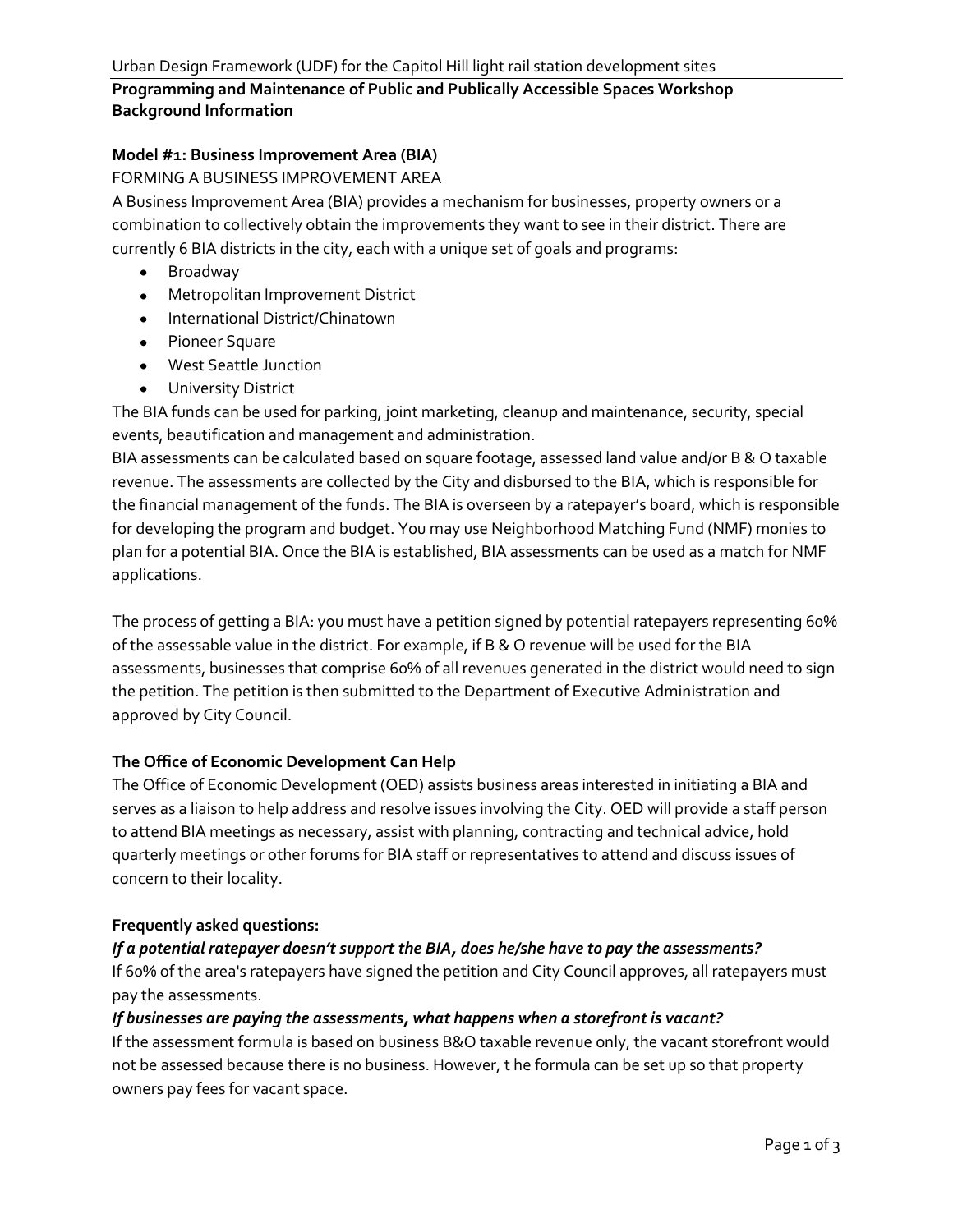# **Programming and Maintenance of Public and Publically Accessible Spaces Workshop Background Information**

## *Can businesses be excluded from paying assessments?*

Yes. For example, most BIA districts specify exemptions for charitable organizations and temporary uses.

## **Benefits and challenges of BIAs:**

## **BENEFITS**

- Offers flexibility: the program is controlled by businesses and/or property owners and can be modified to meet each district's specific needs.
- Allows for new services or higher service levels than those provided by the City.
- Increases equity: assessments are collected from every business and/or property owner included in the area, unlike membership organizations.

## **CHALLENGES**

- Requires a time commitment. The petitioning process requires a dedicated group able to research the data collection necessary and contact every business in the proposed BIA boundaries.
- Has some limitations. Assessments are based on a set formula; therefore, funds available to the BIA are dependent on the factors influencing this formula such as changes in property values, fluctuations in business revenues, total square footage, etc.

## [http://www.seattle.gov/economicDevelopment/biz\\_district\\_guide/BIA.htm](http://www.seattle.gov/economicDevelopment/biz_district_guide/BIA.htm)

#### **Model #2: Public Development Authorities (PDAs)**

Public Development Authorities (PDAs) are unique, independent entities of Seattle government, which are legally separate from the City. This allows accomplishment of public purpose activities without assuming them into the regular functions of City government. Each PDA is governed by a volunteer council, commonly called a governing board, which sets policies and oversees activities and staff. Thus, the success or failure of a public corporation is dependent on its council's abilities.

State and federal law require PDA contracts to contain language to the effect that liabilities incurred by the corporation must be satisfied exclusively from their own assets, and that no creditor or other person shall have a right of action against the City due to any debts, obligations, or liabilities of the public corporation.

#### *Did you know...*

- There are currently eight PDAs in Seattle  $\bullet$
- The first PDA was chartered in 1972.

#### *PDAs have flexibility to get community projects done.*

- They provide efficient services with streamlined procedures.
- $\bullet$ They allow direct community participation in their projects.
- They have flexibility under State law to administer federal funds.
- They can combine public taxes and private donations.